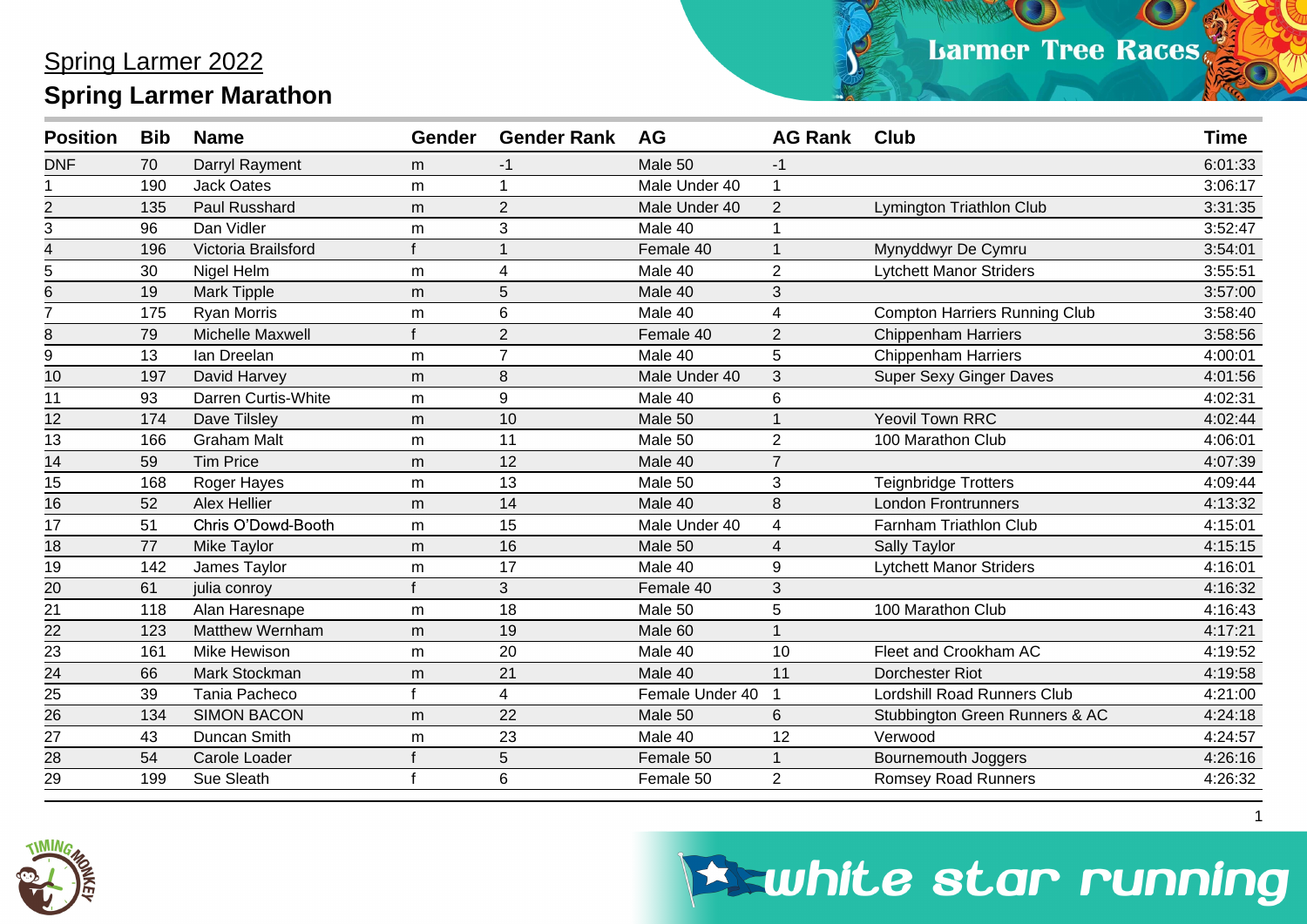| <b>Position</b> | <b>Bib</b> | <b>Name</b>          | Gender | <b>Gender Rank</b> | <b>AG</b>       | <b>AG Rank</b> | <b>Club</b>                     | <b>Time</b> |
|-----------------|------------|----------------------|--------|--------------------|-----------------|----------------|---------------------------------|-------------|
| 30              | 138        | Laura Jack           |        | $\overline{7}$     | Female Under 40 | 2              | netley abbey runners            | 4:27:22     |
| 31              | 198        | <b>Richard Kell</b>  | m      | 24                 | Male 50         | $\overline{7}$ | 100 Marathon Club               | 4:28:39     |
| 32              | 6          | <b>Brian Hostad</b>  | m      | 25                 | Male 50         | 8              | <b>Wolds Veteran</b>            | 4:29:33     |
| 33              | 34         | Ian Coombs           | m      | 26                 | Male 50         | 9              | <b>Clanfield Joggers</b>        | 4:29:51     |
| $\overline{34}$ | 82         | <b>Robert Scott</b>  | m      | 27                 | Male 40         | 13             | Dorchester Riot                 | 4:30:03     |
| 35              | 60         | Jon Mead             | m      | 28                 | Male Under 40   | 5              | The Aligned Athlete Method      | 4:30:52     |
| $\overline{36}$ | 182        | Simon Thatcher       | m      | 29                 | Male 40         | 14             | Lonely Goat RC                  | 4:36:34     |
| $\overline{37}$ | 81         | <b>Chris Murrin</b>  | m      | 30                 | Male 50         | 10             | <b>Exmouth Harriers AAC</b>     | 4:37:40     |
| 38              | 91         | <b>Brian Tingay</b>  | m      | 31                 | Male 50         | 11             | Littledown harriers             | 4:39:00     |
| $\overline{39}$ | 167        | Jack Bowden          | m      | 32                 | Male Under 40   | 6              |                                 | 4:39:32     |
| $\frac{40}{41}$ | 14         | <b>Carl Edwards</b>  | m      | 33                 | Male Under 40   | $\overline{7}$ |                                 | 4:41:33     |
|                 | 40         | David Lem            | m      | 34                 | Male 40         | 15             | Mendip TRC                      | 4:41:52     |
| $\frac{42}{1}$  | 192        | <b>Guy Williams</b>  | m      | 35                 | Male 50         | 12             | <b>Yeovil Town RRC</b>          | 4:41:53     |
| $\overline{43}$ | 12         | Luke Shere           | m      | 36                 | Male Under 40   | 8              |                                 | 4:42:02     |
| $\frac{44}{45}$ | 156        | Karen Snaith         |        | 8                  | Female 50       | 3              | Abingdon Athletics Club         | 4:42:08     |
|                 | 50         | Vicky Robinson       |        | $\boldsymbol{9}$   | Female 40       | 4              | City of Salisbury AC & RC       | 4:44:45     |
| $\overline{46}$ | 130        | Hannah Hall          |        | 10                 | Female 40       | 5              | Hart road runners               | 4:44:50     |
| $\overline{47}$ | 169        | Tim French           | m      | 37                 | Male 40         | 16             |                                 | 4:45:14     |
| $\frac{48}{49}$ | 56         | <b>Shaun Watts</b>   | m      | 38                 | Male 50         | 13             | 100 Marathon Club               | 4:46:51     |
|                 | 179        | Emma Thorne          |        | 11                 | Female 40       | 6              |                                 | 4:46:51     |
| 50              | 146        | Jon Scammell         | m      | 39                 | Male Under 40   | 9              |                                 | 4:49:20     |
| 51              | 27         | <b>Kirsty Cooper</b> |        | 12                 | Female 40       | $\overline{7}$ | Poole Runners                   | 4:51:55     |
| 52              | 32         | Faye Spooner         |        | 13                 | Female 40       | 8              |                                 | 4:52:42     |
| $\overline{53}$ | 172        | Kirsten Dolby        |        | 14                 | Female Under 40 | 3              | <b>Bad Boy Running Club</b>     | 4:55:48     |
| 54              | 90         | Danielle Dixon       |        | 15                 | Female 40       | 9              | Littledown harriers             | 4:56:02     |
| 55              | 139        | Noelle Humphrey      |        | 16                 | Female 40       | 10             | netley abbey runners            | 4:56:22     |
| 56              | 104        | <b>Graeme Bridle</b> | m      | 40                 | Male 40         | 17             | <b>Bad Boy Running Club</b>     | 4:56:38     |
| 57              | 31         | William Johnson      | m      | 41                 | Male 40         | 18             |                                 | 4:57:20     |
| 58              | 57         | Jonathan Smith       | m      | 42                 | Male 40         | 19             | Lonely Goat RC                  | 4:58:29     |
| 59              | 25         | <b>Paul Snelling</b> | m      | 43                 | Male Under 40   | 10             | Fareham Crusader's Running Club | 4:59:56     |



### **Eswhite star running**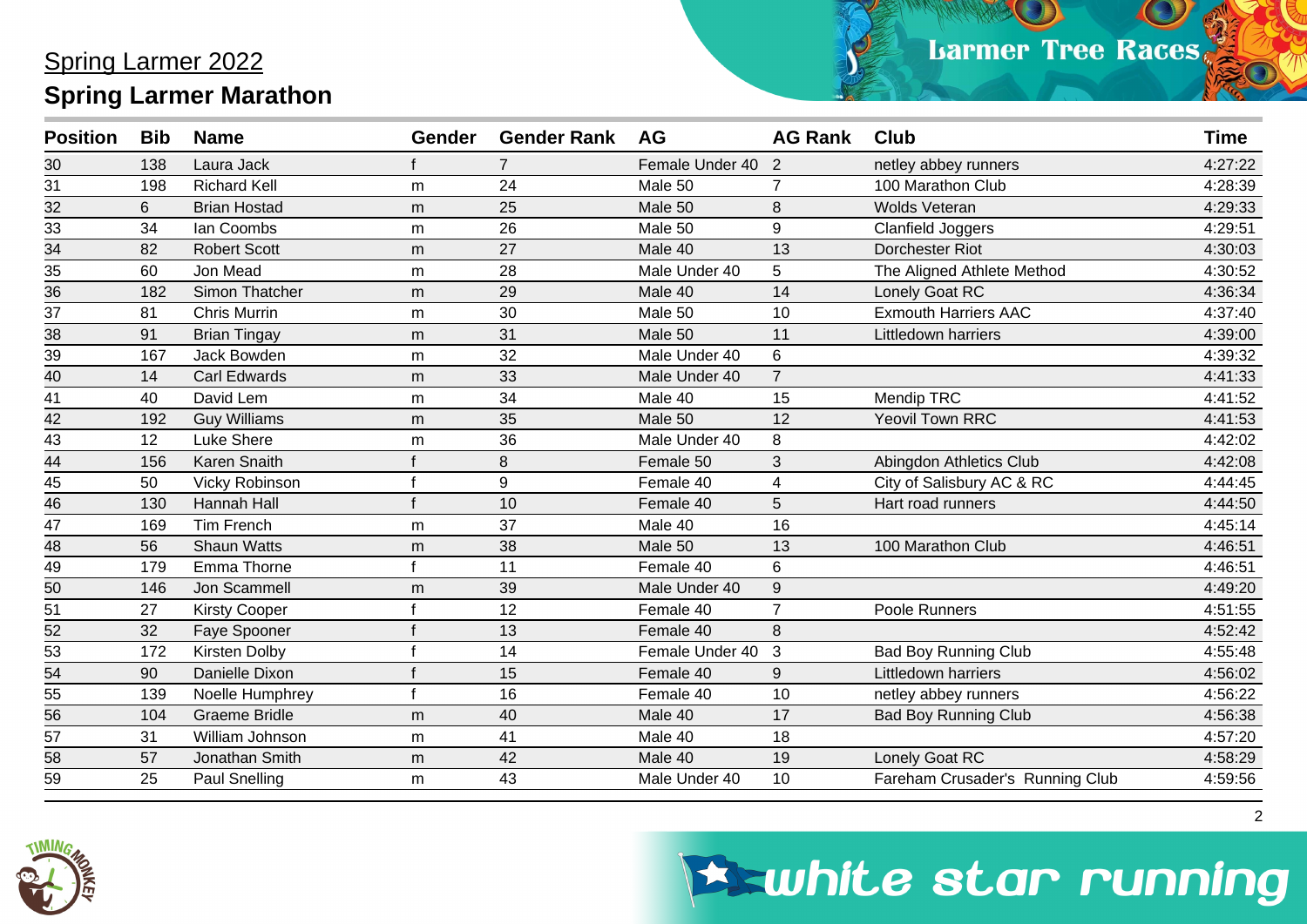| <b>Position</b> | <b>Bib</b>     | <b>Name</b>           | Gender | <b>Gender Rank</b> | <b>AG</b>       | <b>AG Rank</b> | <b>Club</b>                     | <b>Time</b> |
|-----------------|----------------|-----------------------|--------|--------------------|-----------------|----------------|---------------------------------|-------------|
| 60              | 26             | John Kidby            | m      | 44                 | Male 50         | 14             | <b>Fareham Running Club</b>     | 4:59:58     |
| 61              | 21             | <b>Mark Bennion</b>   | m      | 45                 | Male 40         | 20             | Fareham Crusader's Running Club | 4:59:58     |
| 62              | 22             | Dean Dolman           | m      | 46                 | Male 50         | 15             | Fareham Crusader's Running Club | 4:59:59     |
| 63              | 24             | <b>Kerry Riches</b>   |        | 17                 | Female Under 40 | $\overline{4}$ | Fareham Running Club            | 4:59:59     |
| 64              | 20             | Marek Liskutin        | m      | 47                 | Male 40         | 21             | Fareham crusader's              | 5:00:04     |
| 65              | 116            | Paul Becker           | m      | 48                 | Male 50         | 16             | Goodgym Raceteam                | 5:00:05     |
| 66              | 23             | martyn Arnold         | m      | 49                 | Male 40         | 22             | <b>Fareham Crusaders</b>        | 5:00:05     |
| $\overline{67}$ | 151            | Tom Hutchings         | m      | 50                 | Male 40         | 23             |                                 | 5:00:50     |
| 68              | 136            | Mike Simpson          | m      | 51                 | Male 50         | 17             |                                 | 5:01:01     |
| 69              | 46             | Debbie Camp           |        | 18                 | Female 50       | 4              | 100 Marathon Club               | 5:02:38     |
| $\overline{70}$ | 33             | <b>Paul Masters</b>   | m      | 52                 | Male 60         | $\overline{2}$ | <b>Chard Road Runners</b>       | 5:03:07     |
| 71              | 144            | George howarth        | m      | 53                 | Male 60         | 3              | Stubbington Green Runners & AC  | 5:09:28     |
| 72              | 76             | Peter Jones           | m      | 54                 | Male Under 40   | 11             | Verwood Runners                 | 5:11:13     |
| 73              | 37             | Mark Wilsom           | m      | 55                 | Male 40         | 24             | Verwood Runners                 | 5:11:13     |
| $\overline{74}$ | 65             | Louise Tanner         |        | 19                 | Female 40       | 11             | Stubbington Green Runners & AC  | 5:11:56     |
| 75              | 16             | <b>Emma Perkins</b>   |        | 20                 | Female 40       | 12             | Running Forever Running Club    | 5:14:08     |
| $\overline{76}$ | 17             | Jonathan Newby        | m      | 56                 | Male 50         | 18             | Running Forever RC              | 5:14:09     |
| 77              | $\overline{4}$ | Johnny Clark          | m      | 57                 | Male Under 40   | 12             |                                 | 5:14:37     |
| 78              | 97             | Sara Butcher          |        | 21                 | Female 40       | 13             | Weston AC                       | 5:15:56     |
| 79              | 36             | <b>Ed Shrimpton</b>   | m      | 58                 | Male Under 40   | 13             | <b>Training for Arran</b>       | 5:16:50     |
| 80              | 149            | <b>Rob Robertson</b>  | m      | 59                 | Male 60         | $\overline{4}$ | <b>Marlow Striders</b>          | 5:16:51     |
| 81              | 140            | Faye Davey            |        | 22                 | Female 40       | 14             |                                 | 5:17:50     |
| 82              | 141            | Lee Haynes            | m      | 60                 | Male 40         | 25             |                                 | 5:17:50     |
| 83              | 124            | Darren Eynon          | m      | 61                 | Male 50         | 19             | A545 Running club               | 5:18:55     |
| 84              | 189            | lan Shearer           |        | 23                 | Female 40       | 15             | <b>Bad Boy Running Club</b>     | 5:19:03     |
| 85              | 178            | Olga Vearncombe       |        | 24                 | Female 40       | 16             |                                 | 5:20:23     |
| 86              | 74             | lan Bowers            | m      | 62                 | Male 50         | 20             | Hedge End Running Club          | 5:20:38     |
| 87              | 162            | <b>Charles Fisher</b> | m      | 63                 | Male 40         | 26             |                                 | 5:21:21     |
| 88              | 85             | <b>Kevin Lewis</b>    | m      | 64                 | Male 40         | 27             |                                 | 5:22:02     |
| $\overline{89}$ | 147            | Randy Fabi            | m      | 65                 | Male 40         | 28             |                                 | 5:23:00     |



# **Eswhite star running**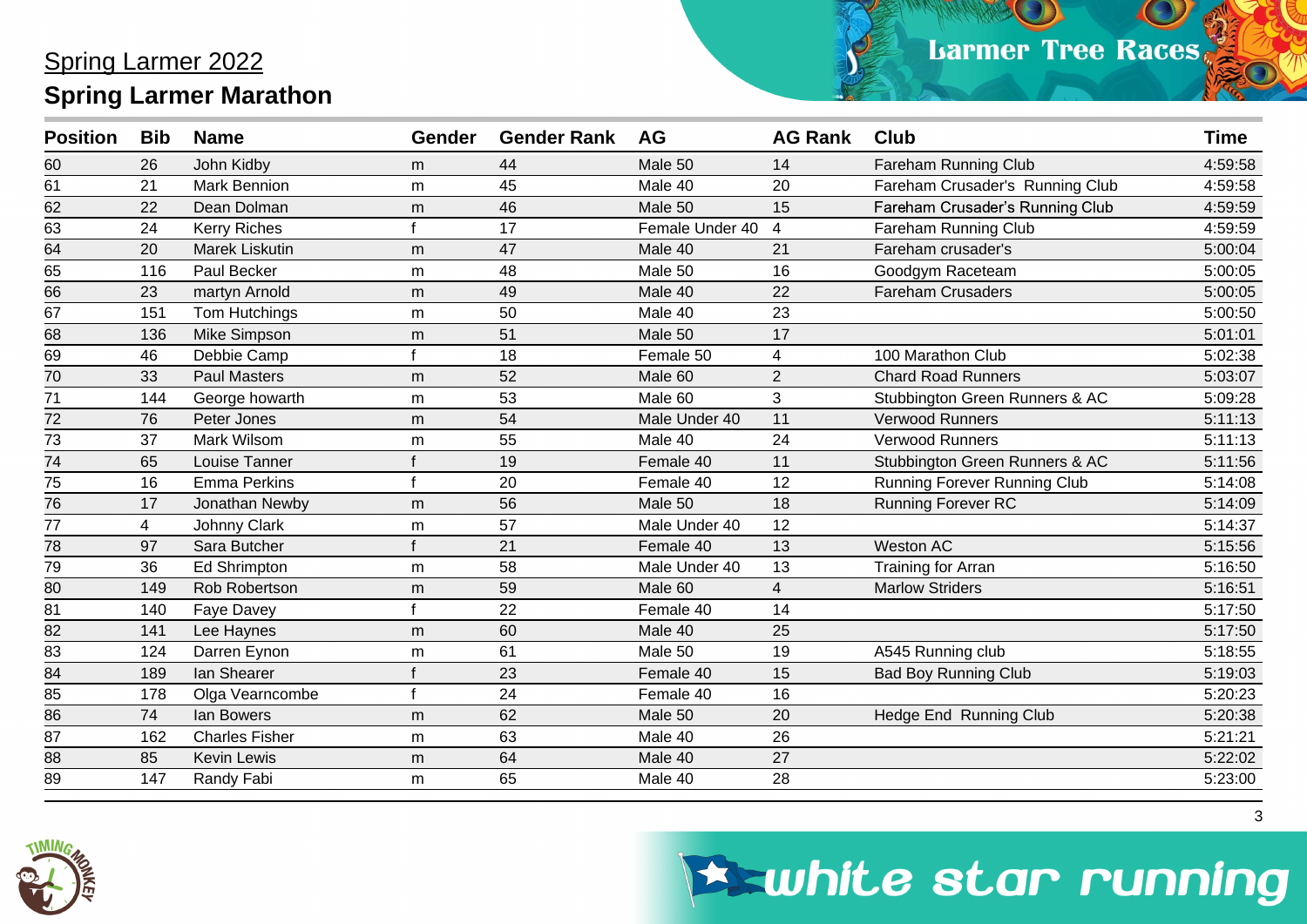| <b>Position</b> | <b>Bib</b>  | <b>Name</b>               | Gender | <b>Gender Rank</b> | <b>AG</b>       | <b>AG Rank</b> | <b>Club</b>                      | <b>Time</b> |
|-----------------|-------------|---------------------------|--------|--------------------|-----------------|----------------|----------------------------------|-------------|
| 90              | 92          | <b>Sharon CurtisWhite</b> |        | 25                 | Female 50       | 5              |                                  | 5:24:56     |
| $\overline{91}$ | 38          | <b>KAREN SAWARD</b>       |        | 26                 | Female 40       | 17             |                                  | 5:25:14     |
| $\frac{92}{2}$  | 176         | Andrew Leeson             | m      | 66                 | Male 40         | 29             |                                  | 5:26:10     |
| 93              | 99          | Rhino Boy Chris Green     | m      | 67                 | Male 40         | 30             | 100 Marathon Club                | 5:26:36     |
| 94              | 29          | lan Jones                 | m      | 68                 | Male 70+        |                | Tavistock A C                    | 5:27:59     |
| 95              | 53          | Simon Johnson             | m      | 69                 | Male 40         | 31             | <b>BBRC</b>                      | 5:29:00     |
| 96              | 177         | <b>Rob Rawles</b>         | m      | 70                 | Male 50         | 21             | Wimborne AC                      | 5:29:01     |
| 97              | 114         | Peter Kingswell-Farr      | m      | 71                 | Male 50         | 22             | Wimborne AC                      | 5:29:18     |
| 98              | 184         | <b>Trevor Kettle</b>      | m      | 72                 | Male 60         | 5              | Fareham Crusader's Running Club  | 5:29:42     |
| 99              | 183         | Mel Seddon                |        | 27                 | Female 40       | 18             | Fareham Running Club             | 5:29:43     |
| 100             | 148         | Dean Talbot               | m      | 73                 | Male 50         | 23             | Bys Vyken Race Team              | 5:30:44     |
| 101             | 95          | David Longdon             | m      | 74                 | Male 40         | 32             | egdon heath harriers             | 5:31:16     |
| 102             | 41          | Kim Ellis                 |        | 28                 | Female 40       | 19             |                                  | 5:31:20     |
| 103             | 35          | Anne Saunders             |        | 29                 | Female 60       |                | Dorchester Riot                  | 5:31:39     |
| 104             | 63          | martin draper             | m      | 75                 | Male 60         | 6              | <b>Quantock Harriers</b>         | 5:32:42     |
| 105             | 89          | Rachel Smith-Harrison     |        | 30                 | Female 40       | 20             | Littledown harriers              | 5:33:52     |
| 106             | 200         | <b>Emily Carter</b>       |        | 31                 | Female Under 40 | 5              |                                  | 5:34:15     |
| 107             | 64          | John Holland              | m      | 76                 | Male 40         | 33             |                                  | 5:34:48     |
| 108             | 78          | Simon Evans               | m      | 77                 | Male 40         | 34             | Hart road runners                | 5:34:50     |
| 109             | 159         | <b>Michael Norton</b>     | m      | 78                 | Male 50         | 24             | Langport runners                 | 5:35:49     |
| 110             | 5           | <b>Rich Parker</b>        | m      | 79                 | Male 40         | 35             | Swindon Shin Splints             | 5:35:54     |
| 111             | 173         | Andy Lee                  | m      | 80                 | Male 60         | $\overline{7}$ | STUBBINGTON GREEN RUNNERS AND AC | 5:36:22     |
| 112             | 80          | <b>Stacey Canning</b>     |        | 32                 | Female Under 40 | 6              |                                  | 5:36:22     |
| 113             | 126         | Sue Lear                  |        | 33                 | Female 50       | 6              | Cotswold allrunners              | 5:37:16     |
| 114             | 10          | <b>Tom Grant</b>          | m      | 81                 | Male 40         | 36             | Chineham Park Running Club       | 5:43:17     |
| 115             | 9           | Louise White              |        | 34                 | Female Under 40 | $\overline{7}$ | Chineham Park Running Club       | 5:43:19     |
| 116             | 73          | <b>Richard Seaford</b>    | m      | 82                 | Male 40         | 37             |                                  | 5:43:43     |
| 117             | $\mathbf 1$ | Harry Ebdon               | m      | 83                 | Male 50         | 25             | Frome running club               | 5:43:45     |
| 118             | 194         | John Curtis               | m      | 84                 | Male 50         | 26             | <b>Yeovil Town RRC</b>           | 5:43:50     |
| 119             | 18          | Julia Ebbrell             |        | 35                 | Female 40       | 21             | Vegan Runners                    | 5:44:07     |



# **Eswhite star running**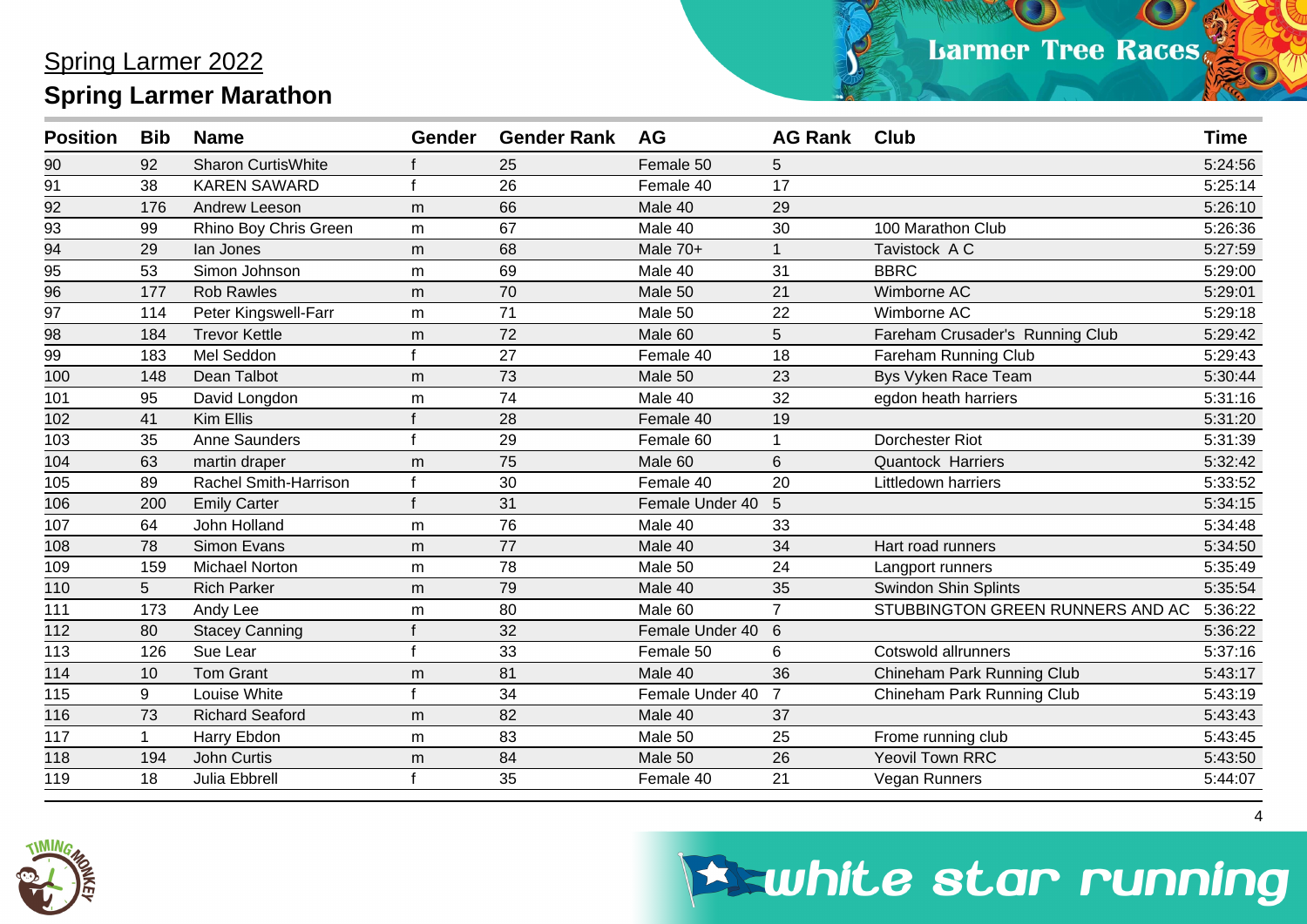| Andy Ward<br>Male 40<br>Itchen Spitfires Running Club<br>120<br>108<br>85<br>38<br>m<br>121<br>36<br>22<br>Sophia Stylianou<br>158<br>Female 40<br>Watford Joggers<br>37<br>122<br>86<br><b>Rachel Tattum</b><br>Female 40<br>23<br>Bournemouth Joggers<br>lan Pierce<br>123<br>86<br>Male 50<br>27<br>75<br>m<br>124<br>87<br>28<br>Hedge End Running Club<br>Male 50<br>117<br>lan Bradley<br>m<br>125<br>38<br>Eleanor Colman<br>Female Under 40<br>112<br>8<br>126<br>68<br>Laura Pease<br>39<br>Female Under 40<br>9<br>Southville Running Club<br>127<br><b>Teresa Oakes</b><br>40<br>Female 50<br>Southville Running Club<br>119<br>$\overline{7}$<br>Southville Running Club<br>128<br>67<br>Diane Pease<br>41<br>Female 60<br>$\overline{2}$<br>29<br>129<br>Simon Cowlard<br>88<br>45<br>Male 50<br>m<br>130<br>89<br>14<br>160<br>Male Under 40<br>Eastleigh RC<br>David Lavington<br>m<br>131<br>Paul Hooton<br>90<br>Male 40<br>39<br>42<br>m<br>42<br>8<br>132<br>170<br>Female 50<br>trail running association<br>Helen Littlebury<br>133<br>Maria Pali<br>43<br>Female 50<br>9<br>101 | <b>Position</b> | <b>Bib</b> | <b>Name</b> | Gender | <b>Gender Rank</b> | <b>AG</b> | <b>AG Rank</b> | <b>Club</b>      | <b>Time</b> |
|-------------------------------------------------------------------------------------------------------------------------------------------------------------------------------------------------------------------------------------------------------------------------------------------------------------------------------------------------------------------------------------------------------------------------------------------------------------------------------------------------------------------------------------------------------------------------------------------------------------------------------------------------------------------------------------------------------------------------------------------------------------------------------------------------------------------------------------------------------------------------------------------------------------------------------------------------------------------------------------------------------------------------------------------------------------------------------------------------------|-----------------|------------|-------------|--------|--------------------|-----------|----------------|------------------|-------------|
|                                                                                                                                                                                                                                                                                                                                                                                                                                                                                                                                                                                                                                                                                                                                                                                                                                                                                                                                                                                                                                                                                                       |                 |            |             |        |                    |           |                |                  | 5:44:07     |
|                                                                                                                                                                                                                                                                                                                                                                                                                                                                                                                                                                                                                                                                                                                                                                                                                                                                                                                                                                                                                                                                                                       |                 |            |             |        |                    |           |                |                  | 5:46:27     |
|                                                                                                                                                                                                                                                                                                                                                                                                                                                                                                                                                                                                                                                                                                                                                                                                                                                                                                                                                                                                                                                                                                       |                 |            |             |        |                    |           |                |                  | 5:46:28     |
|                                                                                                                                                                                                                                                                                                                                                                                                                                                                                                                                                                                                                                                                                                                                                                                                                                                                                                                                                                                                                                                                                                       |                 |            |             |        |                    |           |                |                  | 5:47:00     |
|                                                                                                                                                                                                                                                                                                                                                                                                                                                                                                                                                                                                                                                                                                                                                                                                                                                                                                                                                                                                                                                                                                       |                 |            |             |        |                    |           |                |                  | 5:47:06     |
|                                                                                                                                                                                                                                                                                                                                                                                                                                                                                                                                                                                                                                                                                                                                                                                                                                                                                                                                                                                                                                                                                                       |                 |            |             |        |                    |           |                |                  | 5:47:08     |
|                                                                                                                                                                                                                                                                                                                                                                                                                                                                                                                                                                                                                                                                                                                                                                                                                                                                                                                                                                                                                                                                                                       |                 |            |             |        |                    |           |                |                  | 5:47:19     |
|                                                                                                                                                                                                                                                                                                                                                                                                                                                                                                                                                                                                                                                                                                                                                                                                                                                                                                                                                                                                                                                                                                       |                 |            |             |        |                    |           |                |                  | 5:47:20     |
|                                                                                                                                                                                                                                                                                                                                                                                                                                                                                                                                                                                                                                                                                                                                                                                                                                                                                                                                                                                                                                                                                                       |                 |            |             |        |                    |           |                |                  | 5:47:22     |
|                                                                                                                                                                                                                                                                                                                                                                                                                                                                                                                                                                                                                                                                                                                                                                                                                                                                                                                                                                                                                                                                                                       |                 |            |             |        |                    |           |                |                  | 5:49:17     |
|                                                                                                                                                                                                                                                                                                                                                                                                                                                                                                                                                                                                                                                                                                                                                                                                                                                                                                                                                                                                                                                                                                       |                 |            |             |        |                    |           |                |                  | 5:49:17     |
|                                                                                                                                                                                                                                                                                                                                                                                                                                                                                                                                                                                                                                                                                                                                                                                                                                                                                                                                                                                                                                                                                                       |                 |            |             |        |                    |           |                |                  | 5:50:41     |
|                                                                                                                                                                                                                                                                                                                                                                                                                                                                                                                                                                                                                                                                                                                                                                                                                                                                                                                                                                                                                                                                                                       |                 |            |             |        |                    |           |                |                  | 5:53:02     |
|                                                                                                                                                                                                                                                                                                                                                                                                                                                                                                                                                                                                                                                                                                                                                                                                                                                                                                                                                                                                                                                                                                       |                 |            |             |        |                    |           |                | vegan runners UK | 5:58:11     |
| 134<br><b>Danica Priest</b><br>44<br>Female Under 40<br>10<br>GoodGym<br>49                                                                                                                                                                                                                                                                                                                                                                                                                                                                                                                                                                                                                                                                                                                                                                                                                                                                                                                                                                                                                           |                 |            |             |        |                    |           |                |                  | 5:58:11     |
| 135<br>15<br><b>Andrew Bickle</b><br>91<br>Male 60<br>8<br>trail running association<br>m                                                                                                                                                                                                                                                                                                                                                                                                                                                                                                                                                                                                                                                                                                                                                                                                                                                                                                                                                                                                             |                 |            |             |        |                    |           |                |                  | 6:00:47     |
| 136<br>94<br>Sue Garland<br>45<br>Female 50<br>10                                                                                                                                                                                                                                                                                                                                                                                                                                                                                                                                                                                                                                                                                                                                                                                                                                                                                                                                                                                                                                                     |                 |            |             |        |                    |           |                |                  | 6:01:03     |
| 137<br>92<br>30<br>Male 50<br>Hi-5 Runners Rooksdown<br>165<br>David Langley<br>m                                                                                                                                                                                                                                                                                                                                                                                                                                                                                                                                                                                                                                                                                                                                                                                                                                                                                                                                                                                                                     |                 |            |             |        |                    |           |                |                  | 6:02:08     |
| 93<br>138<br><b>Mark Brooks</b><br>Male Under 40<br>15<br>154<br>Dont have one<br>m                                                                                                                                                                                                                                                                                                                                                                                                                                                                                                                                                                                                                                                                                                                                                                                                                                                                                                                                                                                                                   |                 |            |             |        |                    |           |                |                  | 6:02:15     |
| 24<br>139<br>Nicola Oxborough<br>46<br>Female 40<br>164                                                                                                                                                                                                                                                                                                                                                                                                                                                                                                                                                                                                                                                                                                                                                                                                                                                                                                                                                                                                                                               |                 |            |             |        |                    |           |                |                  | 6:03:09     |
| 31<br>140<br>94<br>Male 50<br>Vegan Runners<br>191<br><b>Gus Sylvester</b><br>m                                                                                                                                                                                                                                                                                                                                                                                                                                                                                                                                                                                                                                                                                                                                                                                                                                                                                                                                                                                                                       |                 |            |             |        |                    |           |                |                  | 6:03:14     |
| 47<br>25<br>141<br>195<br>Female 40<br>katie pearce                                                                                                                                                                                                                                                                                                                                                                                                                                                                                                                                                                                                                                                                                                                                                                                                                                                                                                                                                                                                                                                   |                 |            |             |        |                    |           |                |                  | 6:03:17     |
| 142<br>3<br>Alan Grainge<br>95<br>Male 40<br>40<br><b>Buckingham and Stowe</b><br>m                                                                                                                                                                                                                                                                                                                                                                                                                                                                                                                                                                                                                                                                                                                                                                                                                                                                                                                                                                                                                   |                 |            |             |        |                    |           |                |                  | 6:03:28     |
| 143<br>11<br>171<br>48<br>Littledown Harrier<br><b>Sally Deamer</b><br>Female 50                                                                                                                                                                                                                                                                                                                                                                                                                                                                                                                                                                                                                                                                                                                                                                                                                                                                                                                                                                                                                      |                 |            |             |        |                    |           |                |                  | 6:04:47     |
| 96<br>144<br><b>Phil Servas</b><br>32<br>193<br>Male 50<br>m                                                                                                                                                                                                                                                                                                                                                                                                                                                                                                                                                                                                                                                                                                                                                                                                                                                                                                                                                                                                                                          |                 |            |             |        |                    |           |                |                  | 6:06:03     |
| 145<br>Zoe Morrall<br>49<br>Female Under 40<br>11<br>188<br><b>Fareham Running Club</b>                                                                                                                                                                                                                                                                                                                                                                                                                                                                                                                                                                                                                                                                                                                                                                                                                                                                                                                                                                                                               |                 |            |             |        |                    |           |                |                  | 6:07:17     |
| 146<br>50<br>Female 50<br>12<br>Fareham Running Club<br>187<br><b>Tracey Lloyd-Jones</b>                                                                                                                                                                                                                                                                                                                                                                                                                                                                                                                                                                                                                                                                                                                                                                                                                                                                                                                                                                                                              |                 |            |             |        |                    |           |                |                  | 6:07:18     |
| 147<br>Jo Fenner<br>51<br>13<br><b>Shrewton Running Club</b><br>150<br>£<br>Female 50                                                                                                                                                                                                                                                                                                                                                                                                                                                                                                                                                                                                                                                                                                                                                                                                                                                                                                                                                                                                                 |                 |            |             |        |                    |           |                |                  | 6:08:45     |
| 33<br>148<br><b>Michael Smith</b><br>97<br>Weymouth St Paul's Harriers<br>180<br>Male 50<br>m                                                                                                                                                                                                                                                                                                                                                                                                                                                                                                                                                                                                                                                                                                                                                                                                                                                                                                                                                                                                         |                 |            |             |        |                    |           |                |                  | 6:09:17     |
| 149<br>120<br>Dan Bates<br>98<br>Male 40<br>41<br>m                                                                                                                                                                                                                                                                                                                                                                                                                                                                                                                                                                                                                                                                                                                                                                                                                                                                                                                                                                                                                                                   |                 |            |             |        |                    |           |                |                  | 6:09:28     |



## **Eswhite star running**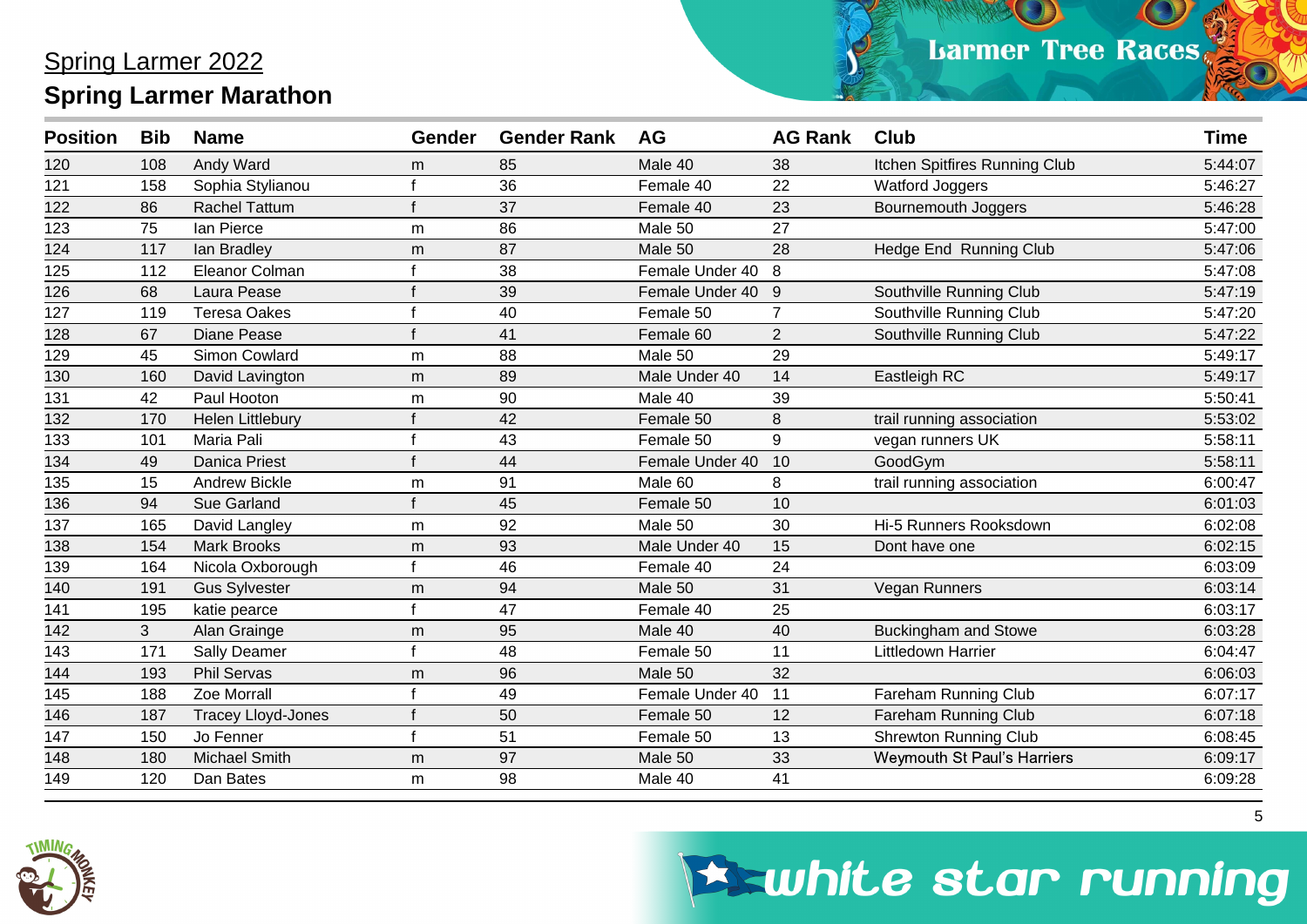| <b>Position</b> | <b>Bib</b>     | <b>Name</b>            | Gender | <b>Gender Rank</b> | <b>AG</b>       | <b>AG Rank</b> | <b>Club</b>                                 | <b>Time</b> |
|-----------------|----------------|------------------------|--------|--------------------|-----------------|----------------|---------------------------------------------|-------------|
| 150             | 11             | Bogdan Stefanescu      | m      | 99                 | Male 40         | 42             | Chineham Park Running Club                  | 6:11:08     |
| 151             | 106            | <b>William Tarbard</b> | m      | 100                | Male Under 40   | 16             | Wimborne AC                                 | 6:12:33     |
| 152             | 105            | <b>Cameron Taylor</b>  | m      | 101                | Male Under 40   | 17             |                                             | 6:12:34     |
| 153             | 98             | David Fardon           | m      | 102                | Male 40         | 43             |                                             | 6:16:51     |
| 154             | $\overline{2}$ | <b>Bryan Darney</b>    | m      | 103                | Male 70+        | $\overline{2}$ | goring road runners                         | 6:19:14     |
| 155             | 58             | Shaun Davey            | m      | 104                | Male 40         | 44             | netley abbey runners                        | 6:20:39     |
| 156             | 115            | <b>Toby Corbin</b>     | m      | 105                | Male 40         | 45             | Netley Abbey Running Club                   | 6:20:39     |
| 157             | 107            | Shona Lewis            |        | 52                 | Female 40       | 26             | netley abbey runners                        | 6:20:40     |
| 158             | 113            | Sarah Cook             |        | 53                 | Female 40       | 27             | netley abbey runners                        | 6:20:41     |
| 159             | 186            | Francesca Hough        | f      | 54                 | Female 50       | 14             |                                             | 6:22:45     |
| 160             | 48             | Jeremy Furber          | m      | 106                | Male 50         | 34             | Southville rc                               | 6:24:44     |
| 161             | 185            | Di Cross               |        | 55                 | Female 50       | 15             | City Of Salisbury Athletic And Running Club | 6:25:10     |
| 162             | 62             | Jonathan Taylor        | m      | 107                | Male 50         | 35             | Sandhurst Joggers                           | 6:26:21     |
| 163             | 163            | Jackie Slaughter       |        | 56                 | Female 50       | 16             | <b>Almost Athletes</b>                      | 6:26:22     |
| 164             | 72             | Daniel Bignell         | m      | 108                | Male Under 40   | 18             | <b>Team H Running Plymouth</b>              | 6:27:39     |
| 165             | 71             | Lucy McCormick         |        | 57                 | Female Under 40 | 12             |                                             | 6:27:39     |
| 166             | 88             | Jenni Baker            |        | 58                 | Female 50       | 17             | <b>Crediton Running Network</b>             | 6:30:45     |
| 167             | 87             | Keith Baker            | m      | 109                | Male 50         | 36             | <b>Crediton Running Network</b>             | 6:30:47     |
| 168             | 137            | Jane Gardiner          |        | 59                 | Female 40       | 28             | <b>Maidstone harriers</b>                   | 6:31:34     |
| 169             | 100            | Chris Strange          | m      | 110                | Male 40         | 46             | <b>Maidstone harriers</b>                   | 6:31:34     |
| 170             | 109            | <b>Rachel Rawlings</b> |        | 60                 | Female Under 40 | 13             | netley abbey runners                        | 6:33:56     |
| 171             | 111            | <b>Chris Lewis</b>     | m      | 111                | Male 40         | 47             | netley abbey runners                        | 6:33:56     |
| 172             | 125            | Anita Rufus            |        | 61                 | Female 50       | 18             | <b>Yeovil Town RRC</b>                      | 6:34:03     |
| 173             | 132            | <b>Tara Rufus</b>      |        | 62                 | Female 40       | 29             | 100 Marathon Club                           | 6:34:03     |
| 174             | 55             | Lauryn Bentham         |        | 63                 | Female 40       | 30             |                                             | 6:34:15     |
| 175             | 181            | <b>Sharon Burfield</b> |        | 64                 | Female 40       | 31             | Sandhurst Joggers                           | 6:34:33     |
| 176             | 122            | Andrea Hadfield        |        | 65                 | Female Under 40 | 14             | Sandhurst Joggers                           | 6:34:34     |
| 177             | 202            | Alison Jones           |        | 66                 | Female 60       | 3              | Sandhurst Joggers                           | 6:34:34     |
| 178             | 157            | Irene Cruickshank      |        | 67                 | Female 60       | $\overline{4}$ | portsmouth joggers                          | 6:35:39     |
| 179             | 44             | Kirsten Walton         |        | 68                 | Female 50       | 19             | Pompey joggers                              | 6:35:39     |



### **Eswhite star running**